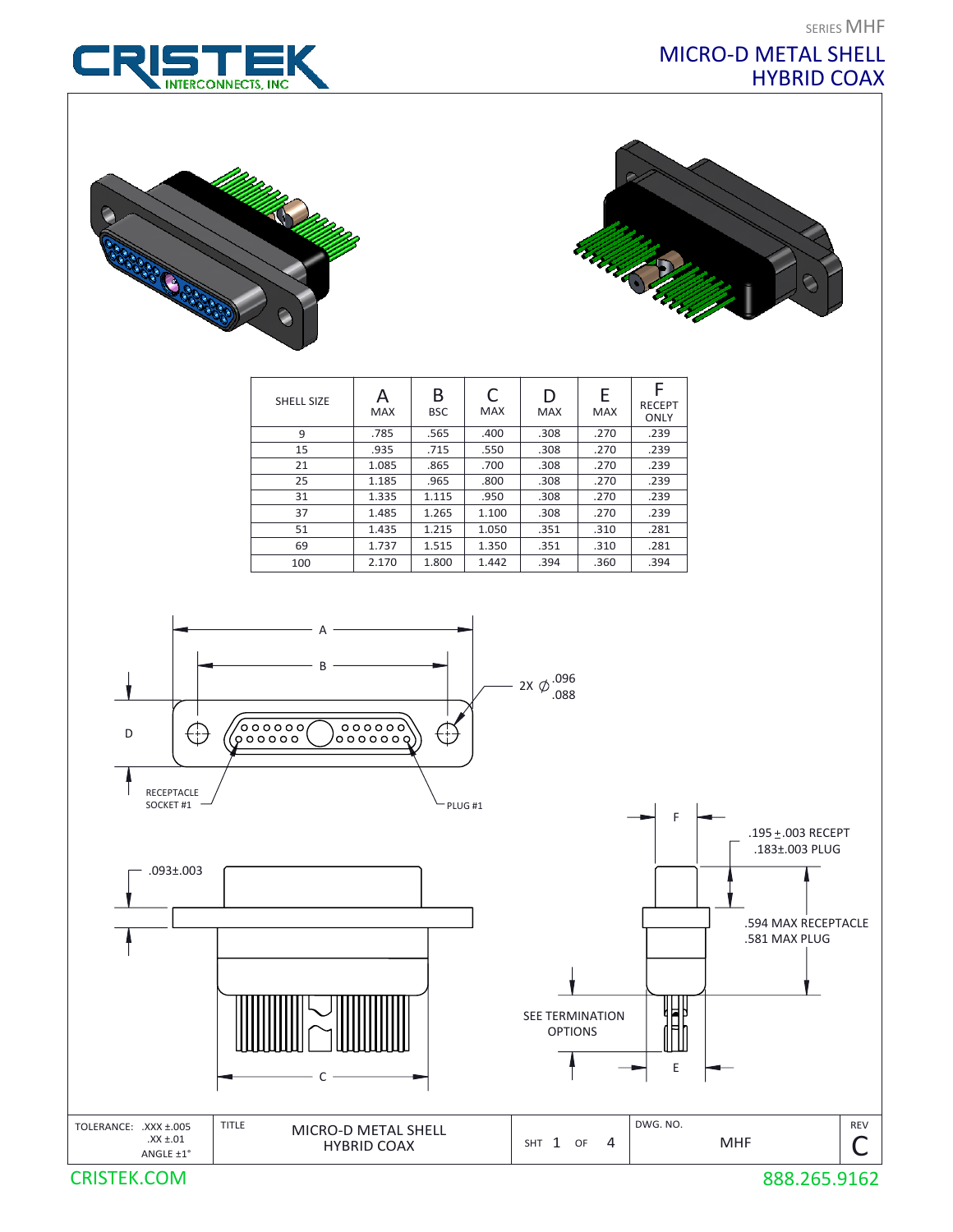

# MICRO-D METAL SHELL HYBRID COAX

SERIES MHF

|                                                                                                |                                           | $MHF–XXX–X$ $X$ $X$ $X$ $X$ $X$ $X$ $X$ $X$                                                                   |         |                  |                                                                                                                          |     |
|------------------------------------------------------------------------------------------------|-------------------------------------------|---------------------------------------------------------------------------------------------------------------|---------|------------------|--------------------------------------------------------------------------------------------------------------------------|-----|
|                                                                                                |                                           |                                                                                                               |         |                  | – WIRE LENGTH                                                                                                            |     |
| SERIES-                                                                                        |                                           |                                                                                                               |         |                  | STRANDED (+1.00 / -0.00)<br>$1 = 6$ INCHES                                                                               |     |
| SHELL SIZE A-J-                                                                                |                                           |                                                                                                               |         |                  | $2 = 12$ INCHES                                                                                                          |     |
| $A = 09$ F = 37<br>$B = 15$ $G = 51$                                                           |                                           |                                                                                                               |         |                  | $3 = 18$ INCHES<br>$4 = 24$ INCHES                                                                                       |     |
| $C = 21$ H = 100                                                                               |                                           |                                                                                                               |         |                  | $5 = 36$ INCHES                                                                                                          |     |
| $D = 25$ J = 69<br>$E = 31$                                                                    |                                           |                                                                                                               |         |                  | $6 = 72$ INCHES                                                                                                          |     |
|                                                                                                |                                           |                                                                                                               |         |                  | SOLID COPPER (+0.20 / - 0.00)<br>$1 = 0.5$ INCH                                                                          |     |
| CONTACT LAYOUT COMBO-                                                                          |                                           |                                                                                                               |         |                  | $2 = 1.0$ INCH                                                                                                           |     |
|                                                                                                | PER SHELL SIZE (SEE SHEETS 3 AND 4)       |                                                                                                               |         |                  | $3 = 0.25$ INCH                                                                                                          |     |
| GENDER-                                                                                        |                                           |                                                                                                               |         |                  | $4 = 0.125$ INCH                                                                                                         |     |
|                                                                                                | P = PLUG, PIN DC/SIGNAL CONTACTS          |                                                                                                               |         |                  | - WIRE SIZE (FOR LOW FREQ LINES)                                                                                         |     |
|                                                                                                | S = RECEPTACLE, SOCKET DC/SIGNAL CONTACTS |                                                                                                               |         |                  | <b>STRANDED WIRE</b>                                                                                                     |     |
| HARDWARE_                                                                                      |                                           |                                                                                                               |         |                  | $0 = 26$ AWG<br>$1 = 24$ AWG                                                                                             |     |
| $0 = \text{NONE}$                                                                              |                                           |                                                                                                               |         |                  | $2 = 28$ AWG                                                                                                             |     |
| FACTORY INSTALLED (NON-REMOVABLE)                                                              |                                           |                                                                                                               |         |                  | <b>SOLID WIRE</b>                                                                                                        |     |
| $F = FLOAT MOUNT$                                                                              | J = HIGH PROFILE HEX DRIVE JACKSCREW      |                                                                                                               |         |                  | $0 = 25$ AWG<br>$1 = 24$ AWG                                                                                             |     |
|                                                                                                | K = HIGH PROFILE SLOT DRIVE JACKSCREW     |                                                                                                               |         |                  |                                                                                                                          |     |
|                                                                                                | $L =$ LOW PROFILE HEX DRIVE JACKSCREW $*$ |                                                                                                               |         |                  | - WIRE COLOR/TYPE (FOR LOW FREQ LINES)                                                                                   |     |
| $T = THREADER$ INSERT                                                                          |                                           |                                                                                                               |         |                  | $0 =$ WHITE STRANDED $*$                                                                                                 |     |
| M83513 HARDWARE - FACTORY INSTALLED                                                            | 2 = LOW PROFILE HEX DRIVE JACKSCREW *     |                                                                                                               |         |                  | 1 = YELLOW STRANDED<br>$2 = 10$ SOLID COLORS REPEATED $*$                                                                |     |
|                                                                                                | 3 = HIGH PROFILE HEX DRIVE JACKSCREW      |                                                                                                               |         |                  | 3 = FULL COLOR CODE STRANDED                                                                                             |     |
|                                                                                                | 5 = LOW PROFILE SLOT DRIVE JACKSCREW *    |                                                                                                               |         |                  | $9 = SOLID COPPER*$                                                                                                      |     |
| $7 =$ JACKPOST KIT $*$                                                                         | 6 = HIGH PROFILE SLOT DRIVE JACKSCREW     |                                                                                                               |         |                  | CABLE TYPE (FOR RF LINES)                                                                                                |     |
|                                                                                                | (HARDWARE FOR SIZES 9 - 69 IS #2-56,      |                                                                                                               |         |                  | $01 = RD316 (M17/152-00001)$                                                                                             |     |
|                                                                                                | HARDWARE FOR SIZE 100 IS #4-40)           |                                                                                                               |         |                  | $02 = D$ -FLEX 105 (DACHSHUND)                                                                                           |     |
|                                                                                                |                                           |                                                                                                               |         |                  | $03 = L$ -FLEX 120 (LABRADOR)                                                                                            |     |
| <b>SHELL FINISH-</b><br>$A = CADMIUM$                                                          |                                           |                                                                                                               |         |                  | 04 = S-FLEX 110 (GERMAN SHEPARD)<br>05 = D-FLEX (DACHSHUND)                                                              |     |
| <b>B = ELECTROLESS NICKEL</b>                                                                  |                                           |                                                                                                               |         |                  | FOR OTHER OPTIONS CONTACT CRISTEK                                                                                        |     |
| $C = ANODIZE$                                                                                  |                                           |                                                                                                               |         |                  |                                                                                                                          |     |
| $D = CHEM$ FILM<br>$E = BLACK CADMIUM$                                                         |                                           |                                                                                                               |         |                  | - TERMINATION (FOR LOW FREQ LINES)<br>0000 - SOLDER CUP *                                                                |     |
| $G = GOLD$                                                                                     |                                           |                                                                                                               |         |                  | 0001 - EDGE CARD LEADS (25 AWG)                                                                                          |     |
|                                                                                                | P = PASSIVATION (STAINLESS STEEL)         |                                                                                                               |         |                  | NOOO - NO LOW FREQUENCY LINES                                                                                            |     |
|                                                                                                |                                           |                                                                                                               |         |                  | <b>WIRE TYPE</b>                                                                                                         |     |
|                                                                                                |                                           |                                                                                                               |         |                  | <b>STRANDED</b><br>$H = HARNESS (MIL-W-16878/4)$                                                                         |     |
|                                                                                                |                                           |                                                                                                               |         |                  | S = SPACE (MIL-W-22759/33)                                                                                               |     |
|                                                                                                |                                           | * = MOST COMMONLY USED & STOCKED WIRE TYPES AND HARDWARE OPTIONS                                              |         |                  | $M = MILITARY (MIL-W-22759/11)$ *                                                                                        |     |
|                                                                                                |                                           |                                                                                                               |         |                  | <b>SOLID</b><br><b>G = GOLD PLATED COPPER</b>                                                                            |     |
|                                                                                                |                                           |                                                                                                               |         |                  | $T = TIN/LEAD PLATED COPPER$                                                                                             |     |
|                                                                                                |                                           | MICRO-D MATERIALS AND FINISHES ARE IAW MIL-DTL-83513 WHERE APPLICABLE                                         |         |                  |                                                                                                                          |     |
| FOR DETAILS SEE MIL SPEC OR WWW.CRISTEK.COM                                                    |                                           |                                                                                                               |         |                  |                                                                                                                          |     |
| 1. MATERIALS:                                                                                  |                                           | 3. SPECIFICATIONS (SIGNAL CONTACTS):                                                                          |         |                  | CONTACT RETENTION ------ 5 lb MINIMUM AXIAL LOAD                                                                         |     |
| SHELL - ALUMINUM ALLOY OR STAINLESS STEEL<br>INSULATOR - GLASS FILLED THERMOPLASTIC            |                                           | CURRENT RATING ------------------ 3 AMPS MAX<br>TEMPERATURE RATING ----------- - 55° C TO +125° C             |         |                  | ENGAGEMENT FORCE ------ 6 oz MAX<br>SEPARATION FORCE -------- 0.5 oz MIN                                                 |     |
| PIN/SOCKET CONTACT - COPPER ALLOY                                                              |                                           | INSULATION RESISTANCE -------- 5000 MEGOHMS MIN                                                               |         |                  |                                                                                                                          |     |
| 2. FINISH:                                                                                     |                                           | DWV AT SEA LEVEL ---------------- 600 VAC<br>DWV AT 70,000 FT ALTITUDE --- 150 VAC                            |         |                  | 4. ADDITIONAL INFORMATION:                                                                                               |     |
| SHELL - SEE OPTIONS ABOVE                                                                      |                                           | <b>CONTACT RESISTANCE:</b><br>26 AWG (STRANDED) = 28 MILLIOHMS MAX.                                           |         |                  | DESIGN AND PERFORMANCE IN GENERAL<br>ACCORDANCE WITH M83513 WHERE APPLICABLE.                                            |     |
| PIN/SOCKET CONTACT - GOLD OVER NICKEL                                                          |                                           | 24 & 25 AWG (SOLID) = 25 MILLIOHMS MAX.                                                                       |         |                  | FOR OTHER TERMINATIONS, CONTACT CRISTEK.                                                                                 |     |
|                                                                                                |                                           |                                                                                                               |         |                  |                                                                                                                          |     |
| MICROWAVE MATERIALS AND FINISHES                                                               |                                           |                                                                                                               |         | 4. MECHANICAL:   | CONNECTOR DURABILITY ----- 500 CYCLES                                                                                    |     |
| 1. MATERIALS:                                                                                  |                                           | 3. ELECTRICAL REQUIREMENTS:                                                                                   |         |                  |                                                                                                                          |     |
| CONTACT - STAINLESS STEEL PER ASTM A484 TYPE 303<br>INSULATOR - PTFE PER ASTM D 1710           |                                           | NOMINAL IMPEDANCE --------- 50 OHMS<br>FREQUENCY RANGE ------------- 26.5 GHz                                 |         | 5. ENVIRONMENTAL |                                                                                                                          |     |
| 2. FINISH:                                                                                     |                                           | VOLTAGE RATING --------------- 325 VRMS MAX                                                                   |         |                  | TEMPERATURE RATING: -65°C TO +125°C<br>VIBRATION: MIL-STD-202, METHOD 204, COND D (20Gs)                                 |     |
| GOLD PER MIL-G-45024, TYPE II, GRADE C, CLASS I                                                |                                           | VSWR ------------------------------- 1.05 + .008 X FGHz<br>INSERTION LOSS ------------------ 0.07 X SQRT FGHz |         |                  | SHOCK: MIL-STD-202, METHOD 213, COND I (100Gs)                                                                           |     |
| (.000050/.00010 THICK) OVER NICKEL PLATING PER<br>SAE-AMS-QQ-N-290, CLASS 1.25 (.000050/.00010 |                                           | DWV --------------------------------- 500 VRMS MAX                                                            |         |                  | CORROSION: MIL-STD-202, METHOD 101, COND B, (5% SALT)<br>RANDOM VIBRATION: MIL-STD-202, METHOD 214, COND B (15 MIN/AXIS) |     |
| THICK)                                                                                         |                                           | INSULATION RESISTANCE ------ 1000 MEGOHMS                                                                     |         |                  | THERMAL SHOCK: MIL-STD-202, METHOD 107, COND B (+165 HI TEMP)                                                            |     |
| TOLERANCE: .XXX ±.005                                                                          | <b>TITLE</b>                              | MICRO-D METAL SHELL                                                                                           |         |                  | DWG. NO.                                                                                                                 | REV |
| .XX ±.01                                                                                       |                                           | <b>HYBRID COAX</b>                                                                                            | SHT $2$ | 4<br>OF          | <b>MHF</b>                                                                                                               |     |
| ANGLE ±1°                                                                                      |                                           |                                                                                                               |         |                  |                                                                                                                          |     |

#### CRISTEK.COM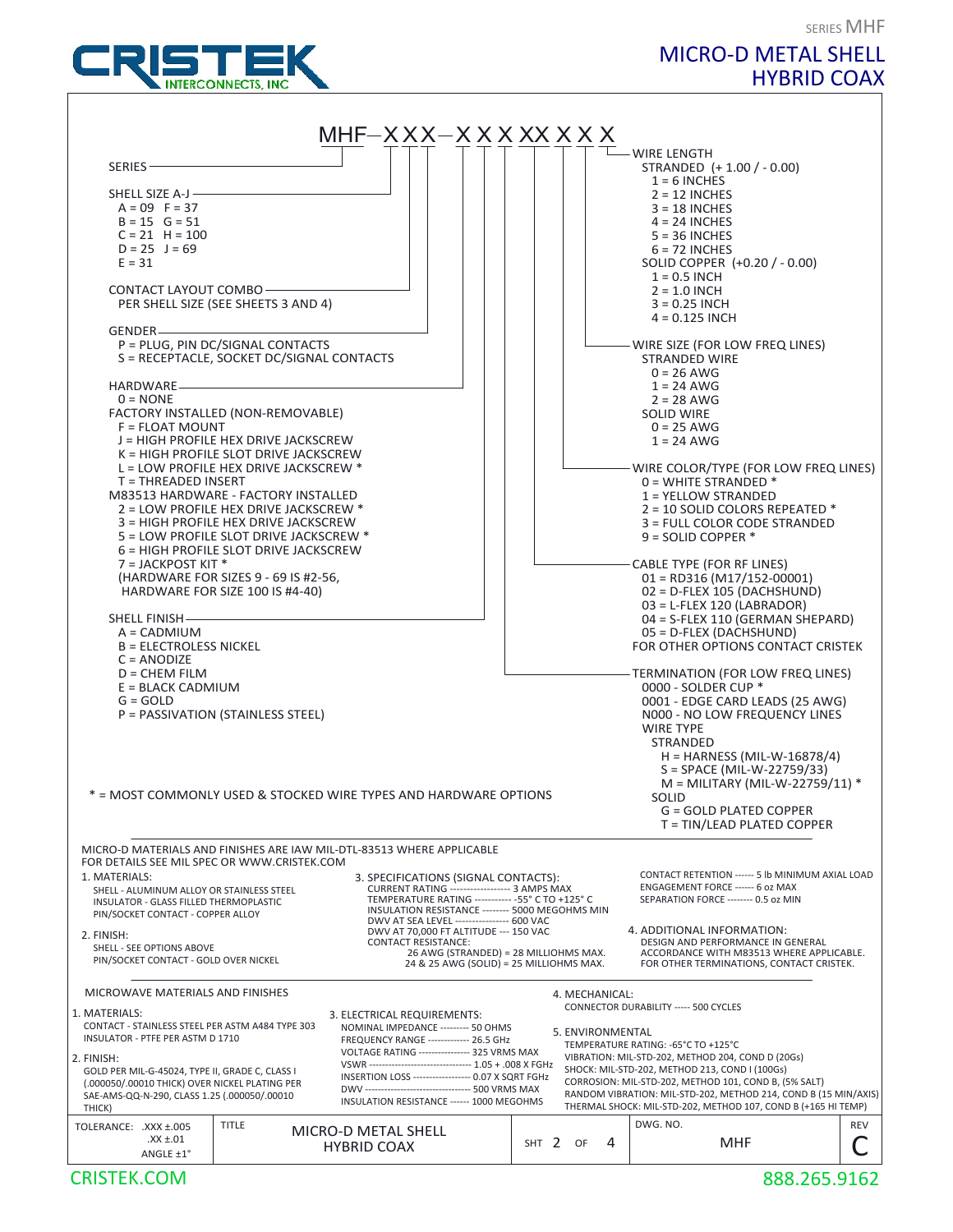

**CRISTEK.COM**